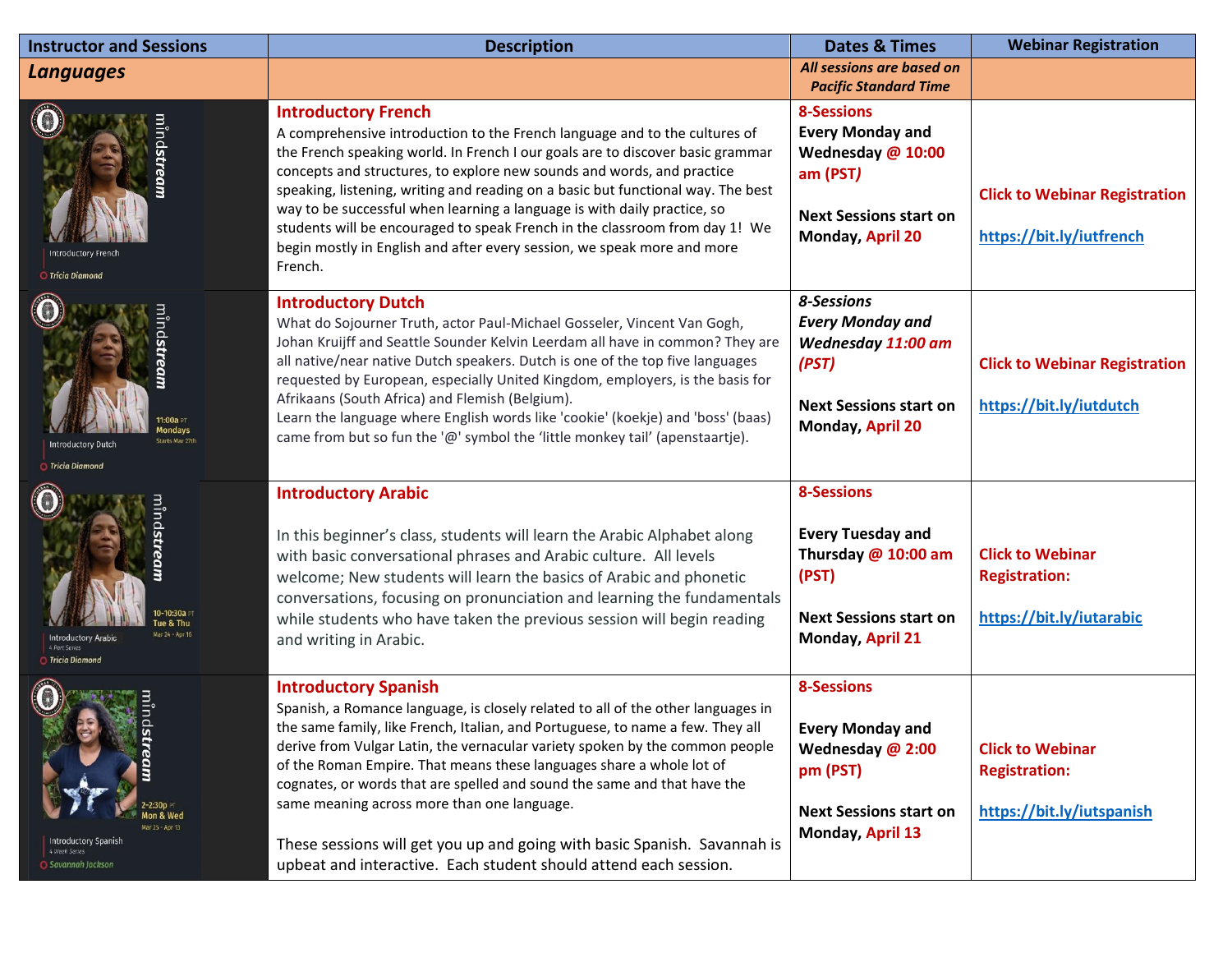| <b>Math</b>                                                         |                                                                                                                                                                                                                                                                                                                                                                                                                                                                                                                                                                                                                                                                                                                                                                                                                                                                                                                                                             |                                                                                        |                                                                                |
|---------------------------------------------------------------------|-------------------------------------------------------------------------------------------------------------------------------------------------------------------------------------------------------------------------------------------------------------------------------------------------------------------------------------------------------------------------------------------------------------------------------------------------------------------------------------------------------------------------------------------------------------------------------------------------------------------------------------------------------------------------------------------------------------------------------------------------------------------------------------------------------------------------------------------------------------------------------------------------------------------------------------------------------------|----------------------------------------------------------------------------------------|--------------------------------------------------------------------------------|
| mind <b>stream</b><br>Algebra Basic and Advanced<br>O Miles Jackson | Algebra is a branch of mathematics that deals with symbols and following rules<br>that helped in maneuvering those symbols. In elementary algebra, these<br>symbols represent quantities without a fixed value more commonly known as<br>variables. Simply putting it, algebra is all about finding the undefined variables<br>into equations and finally solving them. It is that branch of mathematics that<br>substitutes letters for numbers, and it is an algebraic equation that represents a<br>scale on both ends on what is done. Algebra constitutes complex numbers, real<br>numbers, matrices, vectors, and various other forms of mathematical<br>representations. Algebra is an integral part of every student's mathematics<br>curriculum in high school, and one that gives most exam jitters in school.<br>However, if it is not a part of our curriculum, many students might not get the<br>heights in their careers they always aspired | 8 sessions<br>All sessions start the<br>week of April 13                               | <b>Click to Webinar</b><br><b>Registration:</b>                                |
|                                                                     | Pre-Algebra (grades 7-8)<br>Algebra 1<br>(grades 8-9)                                                                                                                                                                                                                                                                                                                                                                                                                                                                                                                                                                                                                                                                                                                                                                                                                                                                                                       | <b>Mondays/Wednesdays</b><br>Tuesdays/Thursdays ->                                     | https://bit.ly/iutpre<br>https://bit.ly/iutmath1                               |
|                                                                     | Algebra 2<br>(grades 10-12)                                                                                                                                                                                                                                                                                                                                                                                                                                                                                                                                                                                                                                                                                                                                                                                                                                                                                                                                 | <b>Tuesdays/Thursdays</b>                                                              | https://bit.ly/iutmath2                                                        |
| m <sup>î</sup> nd <b>stream</b><br>Economics<br>O Miles Jackson     | <b>Economics</b><br>Economics is a social science concerned chiefly with description and<br>analysis of the production, distribution, and consumption of goods<br>and services<br>This class will teach you everything you need to know about the United<br>States economy so that you may understand the news that we hear<br>every day.                                                                                                                                                                                                                                                                                                                                                                                                                                                                                                                                                                                                                   | <b>8 Sessions</b><br><b>Next Sessions start on</b><br>Tuesday, April 14 @<br>$9:15$ am | <b>Click to Webinar</b><br><b>Registration:</b><br>https://bit.ly/iuteconomics |
|                                                                     |                                                                                                                                                                                                                                                                                                                                                                                                                                                                                                                                                                                                                                                                                                                                                                                                                                                                                                                                                             |                                                                                        |                                                                                |
| <b>Sciences</b>                                                     | <b>Germ Detective</b>                                                                                                                                                                                                                                                                                                                                                                                                                                                                                                                                                                                                                                                                                                                                                                                                                                                                                                                                       | <b>Once a Week</b>                                                                     |                                                                                |
| min<br>Germ Detection                                               | Students will learn how germs work, what they do and how they are<br>spread in the environment. Also, students will learn where you can find<br>germs and, their impact on humans, animals and plants. They will also<br>learn hand washing techniques to prevent communicable diseases                                                                                                                                                                                                                                                                                                                                                                                                                                                                                                                                                                                                                                                                     | Every Monday @ 1:00<br>pm (PST)                                                        | <b>Click to Webinar</b><br><b>Registration:</b><br>https://bit.ly/iutgerms     |
| <b>Gladys Delancey-Bolding</b>                                      |                                                                                                                                                                                                                                                                                                                                                                                                                                                                                                                                                                                                                                                                                                                                                                                                                                                                                                                                                             |                                                                                        |                                                                                |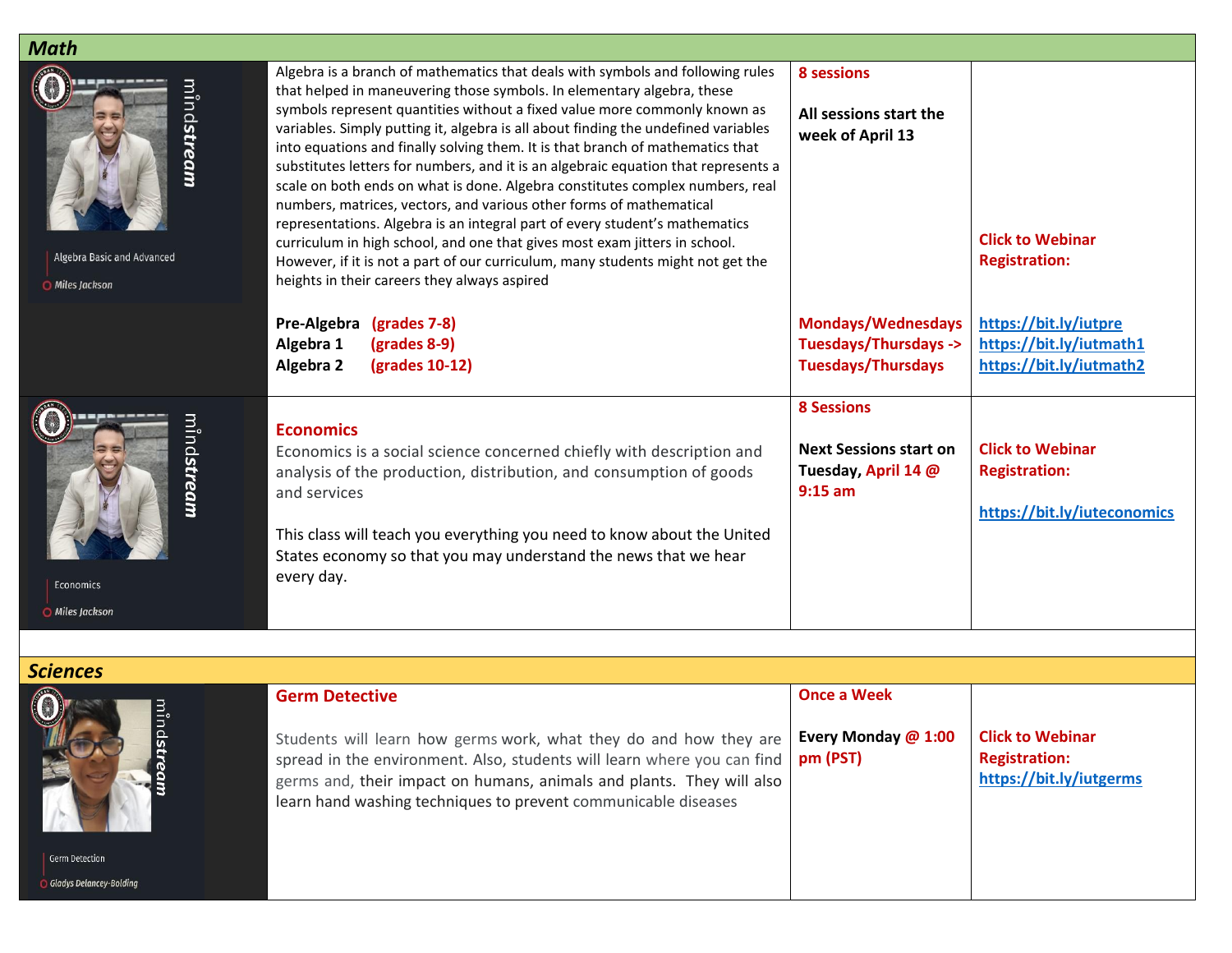|                                                            | <b>Forensic Sciences</b>                                                                                                                                                                                                                                                                                                                                                                                                 | <b>4 Sessions</b>                                                                                                                  |                                                                                  |
|------------------------------------------------------------|--------------------------------------------------------------------------------------------------------------------------------------------------------------------------------------------------------------------------------------------------------------------------------------------------------------------------------------------------------------------------------------------------------------------------|------------------------------------------------------------------------------------------------------------------------------------|----------------------------------------------------------------------------------|
| ninds                                                      | Forensic scientists collect, preserve, and analyze scientific evidence<br>during the course of an investigation. While some forensic scientists<br>travel to the scene of the crime to collect the evidence themselves, others<br>occupy a laboratory role, performing analysis on objects brought to them<br>by other individuals                                                                                       | The next Four-part<br>Series starts on<br>Wednesday, April 15th<br>at 1:00 pm                                                      | <b>Click to Webinar</b><br><b>Registration:</b><br>https://bit.ly/iutforensics   |
| <b>Forensic Sciences</b><br><b>Gladys Delancey-Bolding</b> |                                                                                                                                                                                                                                                                                                                                                                                                                          |                                                                                                                                    |                                                                                  |
| Anthropology<br>Savannah Jackson                           | <b>Oh Anthropology!!</b><br>I love this subject! I was introduced to anthropology in college and I<br>believe that it is a very valuable science that should be taught way<br>before college. What is it? Anthropology is the study of human beings.<br>Why is it important?  Take my course<br>and find out! There are four stems of anthropology and we will be<br>learning the ins and outs of this field of science. | <b>8-Sessions</b><br><b>Every Tuesday and</b><br>Thursday @ 2:00 pm<br>(PST)<br><b>Next Sessions start on</b><br>Tuesday, April 14 | <b>Click to Webinar</b><br><b>Registration:</b><br>https://bit.ly/iutAntropology |
| <b>O</b> Savannah Jackson                                  | <b>Cyborg Anthropology</b><br>Cyborg Anthropology is a subdiscipline of Cultural Anthropology. It<br>refers to forms of life that are part-human and part-machine. It calls<br>attention to cultural production of human distinctiveness by examining<br>ethnographically the boundaries between humans and machines and<br>our visions of the differences that constitute these boundaries.                             | <b>8-Sessions</b><br><b>Every Tuesday and</b><br>Thursday @ 1:00 pm<br>(PST)<br><b>Next Sessions start on</b><br>Tuesday, April 14 | <b>Click to Webinar</b><br><b>Registration:</b><br>https://bit.ly/iutcyborg      |
| Indigenous Ecosystems<br>Shelagh Brown                     | <b>Indigenous Ecosystems</b><br>Introduction to various holistic indigenous earth-based systems/ways of<br>life of Black, African, Native, Latinx, Pacific Islander, and all indigenous<br>people from around the world. This class will introduce the concepts of<br>holistic indigenous systems from around the world and how they<br>different from the current industrial systems we currently live under.           | <b>8-Sessions</b><br><b>Every Tuesday and</b><br>Thursday @ 3:30 pm<br>(PST)<br><b>Next Sessions start on</b><br>Tuesday, April 14 | <b>Click to Webinar</b><br><b>Registration:</b><br>https://bit.ly/iutecosystems  |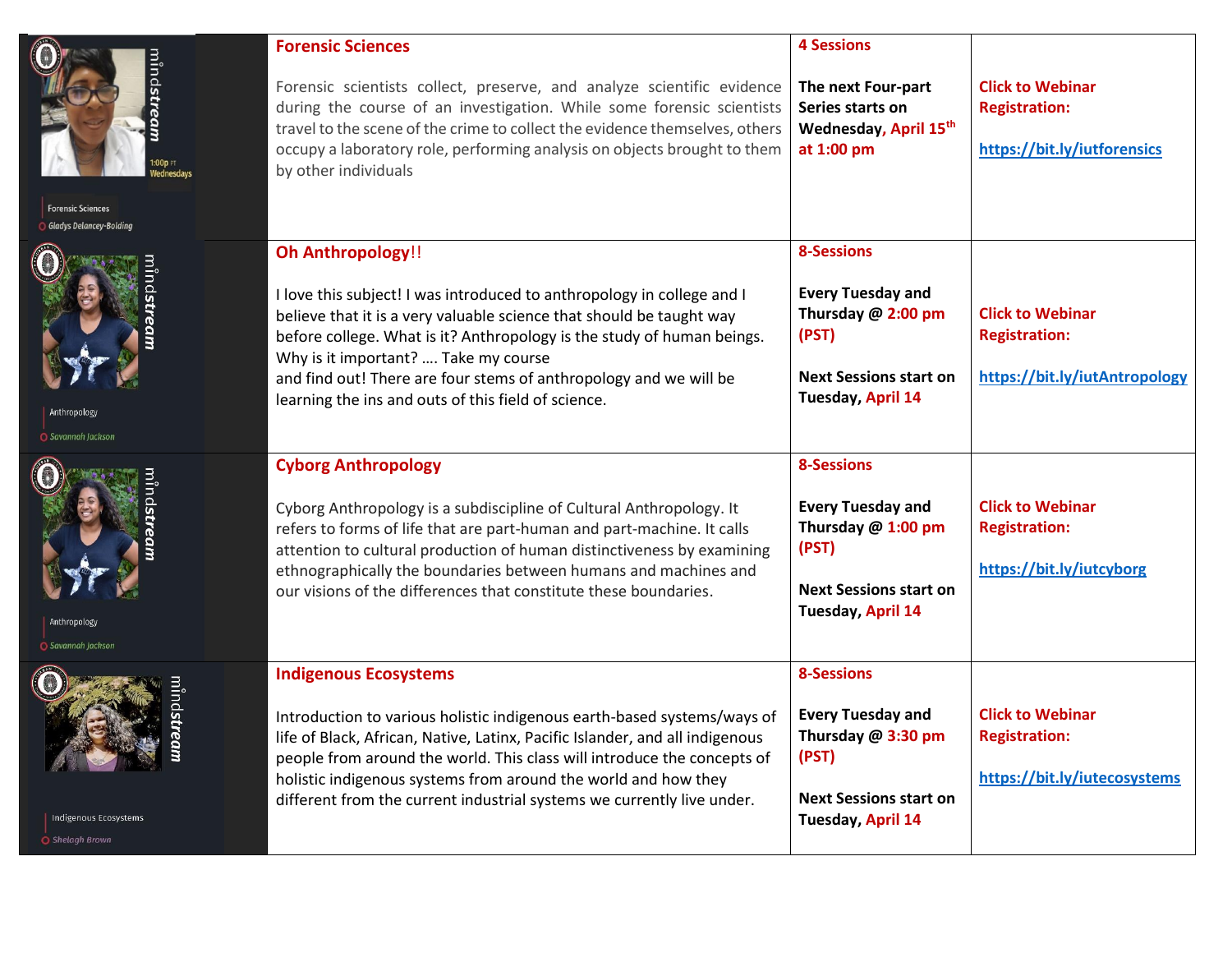| <b>Earth Sciences</b><br>◯ Shelagh Brown                                         | <b>Earth Sciences</b><br>Students will be immersed in STEM activities that focus on engagement,<br>problem-solving, the use of technology and an awareness of gaining<br>leadership skills that are necessary for 21st century learners. With the<br>incorporation of engineering process, students will collaborate in hands-<br>on activities reflecting common core standards that inspire achievement<br>through creativity, innovation and authentic experiences.                                                                                                                                                                                      | <b>8-Sessions</b><br><b>Every Tuesday and</b><br>Thursday @ 2:30 pm<br>(PST)<br><b>Next Sessions start on</b><br>Tuesday, April 14 | <b>Click to Webinar</b><br><b>Registration:</b><br>https://bit.ly/iutearth    |
|----------------------------------------------------------------------------------|-------------------------------------------------------------------------------------------------------------------------------------------------------------------------------------------------------------------------------------------------------------------------------------------------------------------------------------------------------------------------------------------------------------------------------------------------------------------------------------------------------------------------------------------------------------------------------------------------------------------------------------------------------------|------------------------------------------------------------------------------------------------------------------------------------|-------------------------------------------------------------------------------|
| mind <b>stream</b><br>Introduction to Environmental Sciences<br>O James King Jr. | <b>Introduction to Environmental Sciences</b><br>Environmental science is an interdisciplinary academic field that<br>integrates physical, biological and information sciences (including<br>ecology, biology, physics, chemistry, plant science, zoology, mineralogy,<br>oceanography, limnology, soil science, geology and physical geography,<br>and atmospheric science) to the study of the environment, and the<br>solution of environmental problems.<br>This class will cover the interaction between humans and the<br>environment, emphasizing the actions needed to maintain a healthy<br>ecosystem, career-based opportunities, and activities. | <b>8-Sessions</b><br><b>Every Monday and</b><br>Wednesday @ 11:00<br>am (PST)<br><b>Sessions start on</b><br>Monday, April 13      | <b>Click to Webinar</b><br><b>Registration:</b><br>https://bit.ly/iutenv      |
| <b>Writing</b>                                                                   |                                                                                                                                                                                                                                                                                                                                                                                                                                                                                                                                                                                                                                                             |                                                                                                                                    |                                                                               |
| <b>Writing Series</b><br>O Jacqueline Raphael                                    | <b>How to Win All Your Written Arguments</b><br>Do you need to convince someone to take action or convert to your point<br>of view? Do you feel like you're in charge of your writing - or lurking<br>somewhere in the background, not being heard? In this interactive series,<br>we will learn the key to powerful, persuasive writing that will help you<br>with schoolwork, debate team, college or job applications.                                                                                                                                                                                                                                   | <b>8-Sessions</b><br><b>Every Tuesday and</b><br><b>Thursday starting April</b><br>14 @ 1:00 PM (PST)                              | <b>Click to Webinar</b><br><b>Registration:</b><br>https://bit.ly/iutwriting1 |
| <b>Writing Series</b><br>O Jacqueline Raphael                                    | <b>How to Write A Short Story</b><br>If you are (or want to be) a creative writer, you have to allow yourself to<br>ruminate. You need to let in the playful side of your personality. What<br>could be more fun - and sometimes challenging? In this interactive<br>series, we'll help you take an idea and make it into a short story.                                                                                                                                                                                                                                                                                                                    | <b>8-Sessions</b><br><b>Every Tuesday and</b><br><b>Thursday starting April</b><br>14 @ 11:00 am (PST)                             | <b>Click to Webinar</b><br><b>Registration:</b><br>https://bit.ly/iutwriting2 |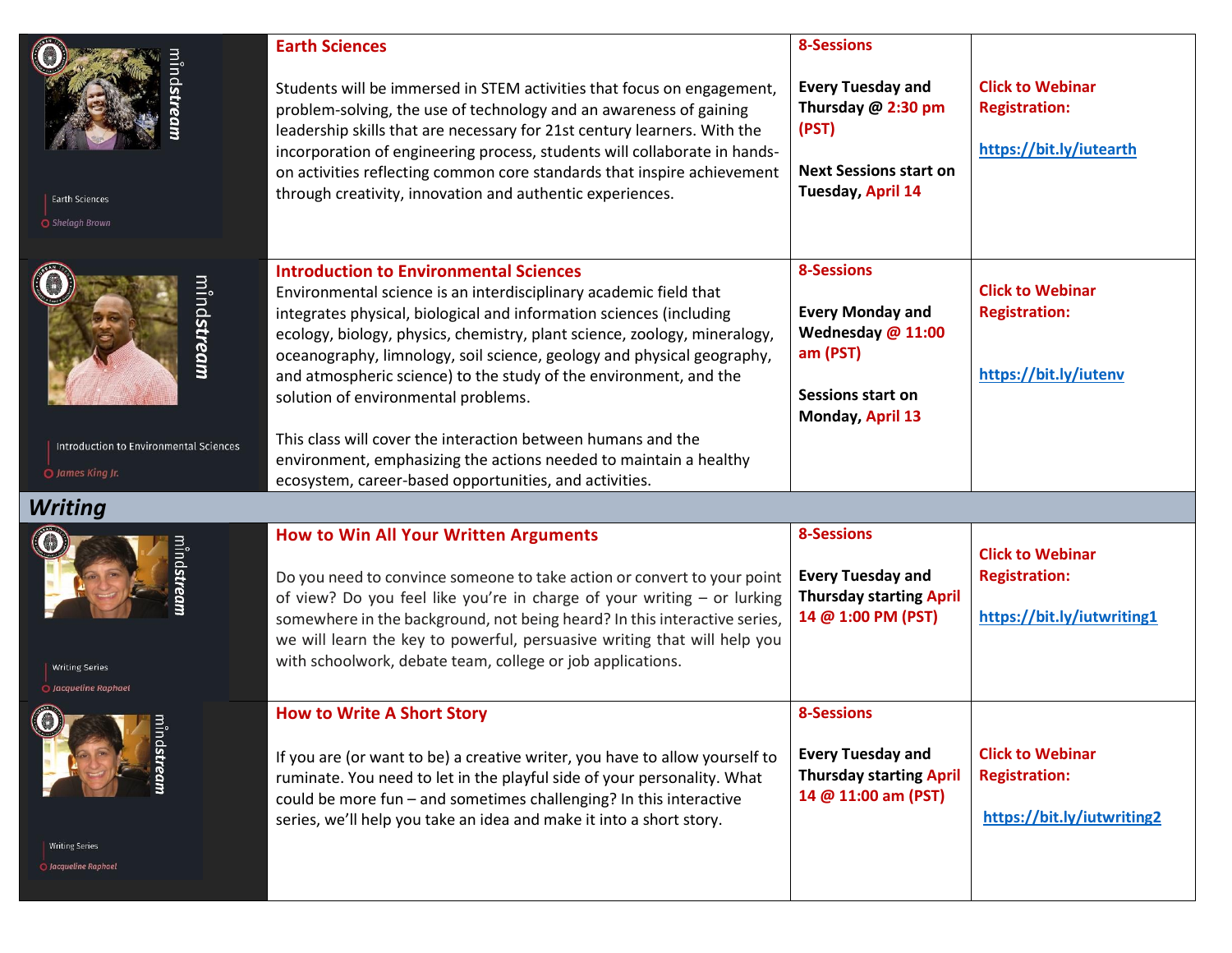| nind <b>stream</b><br><b>Express Yourself</b><br>S. Renee Mitchell | <b>Express Yourself Through Writing</b><br>This weekly workshop is an opportunity for middle and high school<br>teens to put pen to page and learn how to speak from your heart,<br>however your voice manifests, whether as poem, bars, speech, song,<br>rant, or IG post. Just bring you, a device you can tune in with, your<br>writing utensils of choice, and we've got the rest. We hope to see you<br>and your favorite background soon. All experience levels are welcome,<br>and it is never too late to join!                                                                                                                                                                          | <b>8-Sessions</b><br>Every Wednesday @<br>2:45 pm (PST)<br><b>Next Sessions start on</b><br><b>Tuesday, April 8</b>                                               | <b>Click to Webinar</b><br><b>Registration:</b><br>https://bit.ly/iutexpress                                                                                |
|--------------------------------------------------------------------|--------------------------------------------------------------------------------------------------------------------------------------------------------------------------------------------------------------------------------------------------------------------------------------------------------------------------------------------------------------------------------------------------------------------------------------------------------------------------------------------------------------------------------------------------------------------------------------------------------------------------------------------------------------------------------------------------|-------------------------------------------------------------------------------------------------------------------------------------------------------------------|-------------------------------------------------------------------------------------------------------------------------------------------------------------|
| nind <b>strean</b><br>The Level Up Series<br>O Vanessa Peterson    | <b>Rock My Resume</b><br>Sharpen your writing skills and learn how to create a resume that rocks.<br>I Have an Interview, now What?<br>So, now you aced that resume and now you have an interview. Learn<br>the skills to ace and rock that interview.                                                                                                                                                                                                                                                                                                                                                                                                                                           | <b>Starting April 24</b><br>Every Friday @ 10:00<br>am (PST)<br>Every Friday @ 10:45<br>am (PST)                                                                  | <b>Click to Webinar</b><br><b>Registration:</b><br>https://bit.ly/iutresume<br><b>Click to Webinar</b><br><b>Registration:</b><br>https://bit.ly/iutlevelup |
| <b>Creative</b>                                                    |                                                                                                                                                                                                                                                                                                                                                                                                                                                                                                                                                                                                                                                                                                  |                                                                                                                                                                   |                                                                                                                                                             |
| nind <b>strean</b><br>The Fundamentals of Animation                | <b>Animation</b> - the technique of photographing successive drawings or<br>positions of puppets or models to create an illusion of movement when<br>the movie is shown as a sequence.<br>Learn the fundamentals of animation in the engaging and creative<br>session with illustrator Steven Christian. You will learn animation basics,<br>character design, walk sequence, jump sequence, combining animated<br>sequences                                                                                                                                                                                                                                                                     | <b>5-Session Series</b><br><b>Every Monday starting</b><br>on March 30 @ Noon<br><b>Next 5-Session Series</b><br>starts on Monday,<br>May 4 <sup>th</sup> at Noon | <b>Click to Webinar</b><br><b>Registration:</b><br>https://bit.ly/iutamimate                                                                                |
| stream<br>African Dance<br>Tricia Diamond                          | <b>African Dance</b><br>Learn the basics of Western and Southern African dance in this introductory class to<br>make everyone feel welcome, have fun, and build the confidence to get you on any<br>dance floor. If you have always wanted to start dancing but felt intimidated or if<br>you already know some moves, this class is for you. Also, great if you want to get<br>back to basics and learn footwork from the ground up. I break down the dances of<br>Bioko Island, Equatorial Guinea, Cameroon and South Africa. Classes begin with a<br>warm-up for flexibility, core strengthening and improving stamina and then we get<br>acquainted with Southern and Western African music. | <b>8-Sessions</b><br>Sessions are once a<br>week starting Friday,<br>April 17 <sup>th</sup> for eight<br>weeks.                                                   | <b>Click to Webinar</b><br><b>Registration:</b><br>https://bit.ly/iutdance                                                                                  |